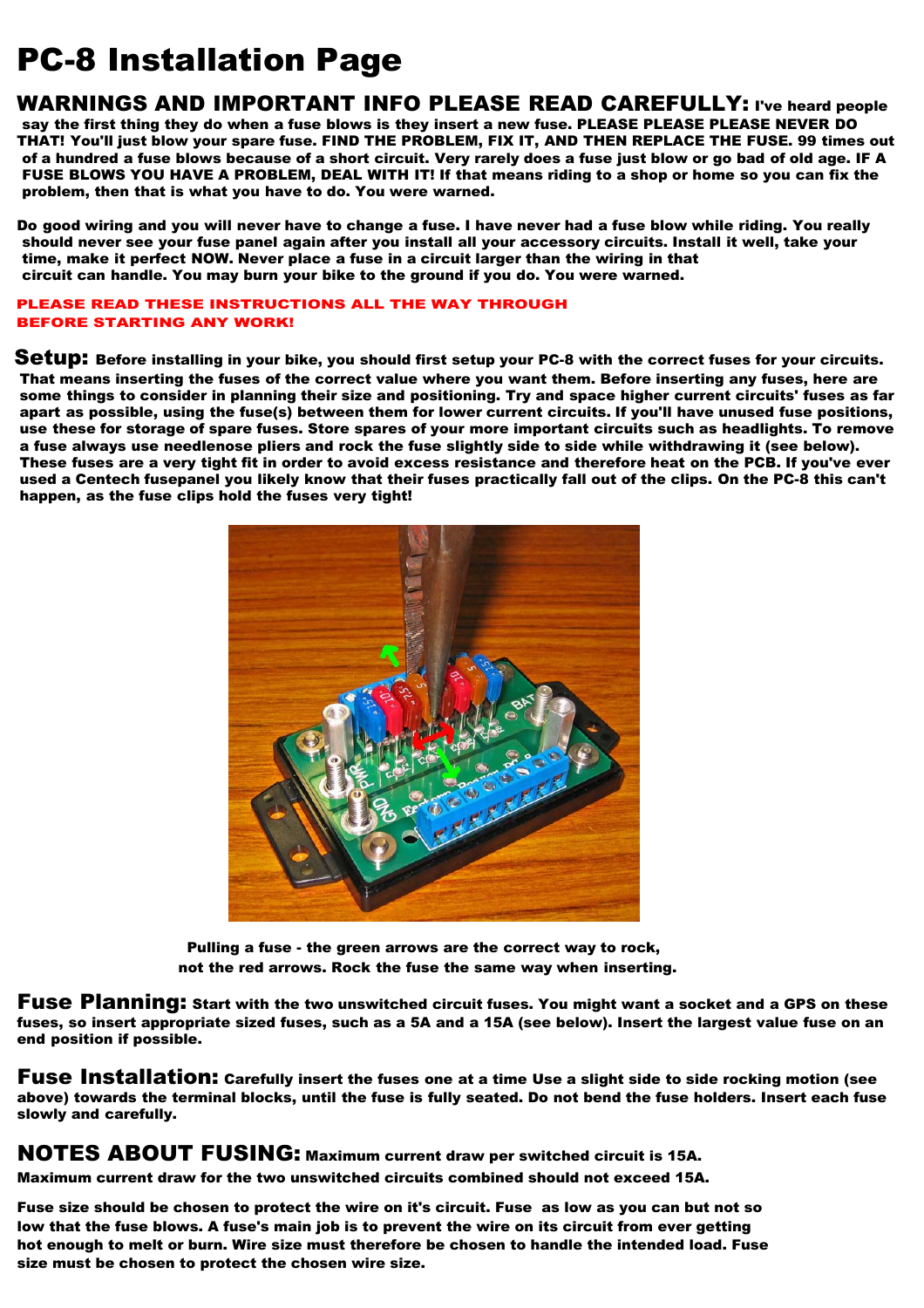

Above is an example of good fuse positioning.

## Fusepanel Installation:

First make sure no fuse is in the Kit's main fuseholder. This fuse will go in last after you've double checked everything. Now attach the main battery leads. Start by removing the NEG battery bolt and move all NEG wires away from the post so they won't touch. Now remove the POS battery bolt and slip the Kit's main POS lead on top of existing terminals and snug the bolt back down. Now bolt the kit's NEG lead on top of the other NEG leads and snug the bolt down. Angle the wires back towards the fuse panel.

Attach the relay somewhere handy. I used one cable tie here to a small hole in the plastic tray. You might want to plan the relay location and fuse panel location out first before connecting anything. As long as there is no fuse in the main fuseholder you won't cause any problems on the Kit because no power is going to it.



To the left you can see how I cut two slots for the wire entrance. Bending the cutout into a little ramp made a nice place to cable tie my wires.

To the right here I've drilled a small hole to cable tie the relay in place. The main wires will be strapped to the cut plastic I bent out.

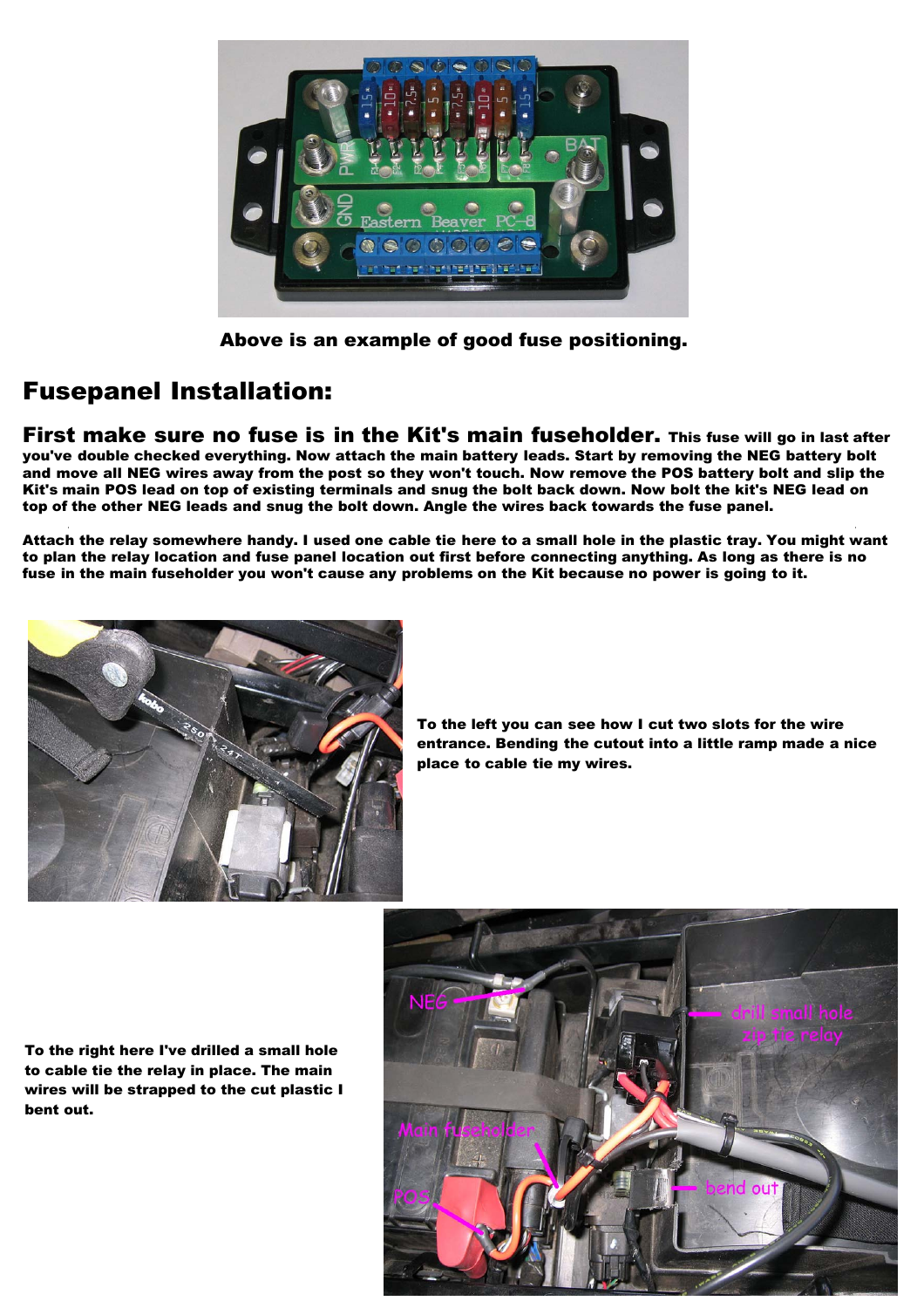Below you can see how the wires are routed and tied. You really want to take your time and cable tie all your wires neatly as you go, rather than coming back later to neaten things up, finish up as you go from battery to fuse panel. You can see here I made a notch in the red battery POS cover for the new POS wire.



Now position the PC-8 where you want it and attach the main leads.



Then fasten it down using your chosen method. This could be dual lock strips, machine screws, or screws and nuts or even cable ties.

On the left you can see how the three ring terminals are placed onto the PC-8 input studs with the included self locking nuts. (in this image only one nut is installed)

I have attached the PC-8 here to the tray with two M4.5x16 included machine screws on opposite corners.

The PC-8 could be located at 90 degrees to this layout. You should decide fuse panel positioning before starting the install. Positioning will depend on wire length.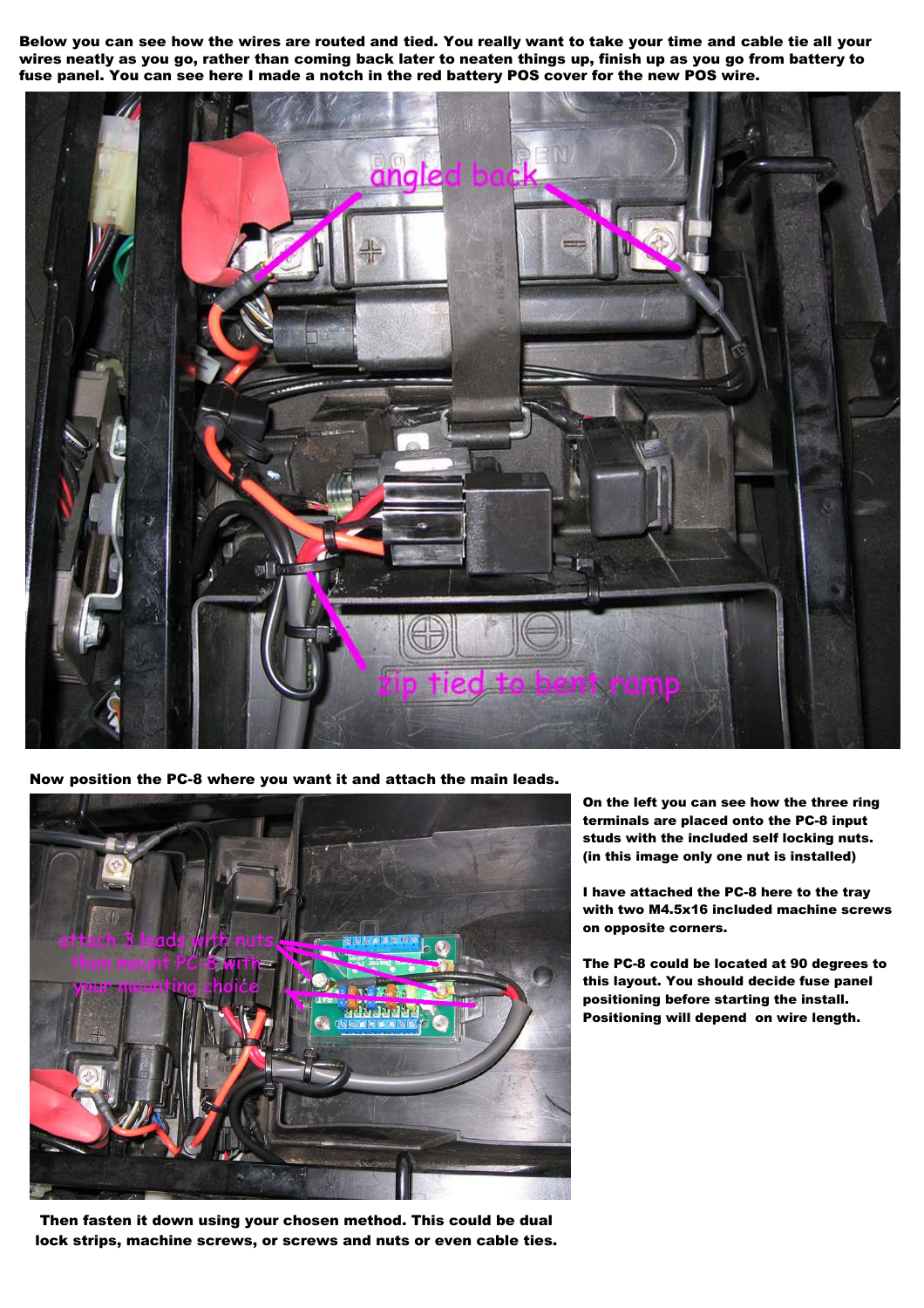SWITCHING LEAD: I connected the VStrom Kit's switching lead to the rear brakelight connector as shown below. Generic Kits will have to connect the blue Posi-Tap to a switched hot wire on the bike. You can use the tail light wire, a pilot light, or a wire feeding a brakelight switch as on the VStrom. Before tapping a wire, check your wiring diagram for the wire you want to tap. Note its colour and location. Then test with a VOM that the wire is only on when the bike is turned on.



#### INSTALLING YOUR ACCESSORY CIRCUITS

After installing the Kit, you will have to install all your accessory wires as shown below. Before adding all the circuit wires, you might want to install the main fuse to test your fuse panel and make sure everything is working. Then you can install all your circuits to it. However, whenever you are working on a circuit, adding wires, etc., PULL THE MAIN

FUSE. As long as the main fuse is out you can't short anything or otherwise have a problem. So put the main 30A fuse in and test everything, then pull it out before adding wiring.

New VStrom Models have a bulge in the tooltray. One customer installed his PC-8 as shown below. He used the same cable tie as hold the relay to hold one end of the PC-8 up in place at an angle as shown below. The other end was bolted to a hole drilled in the bulge.